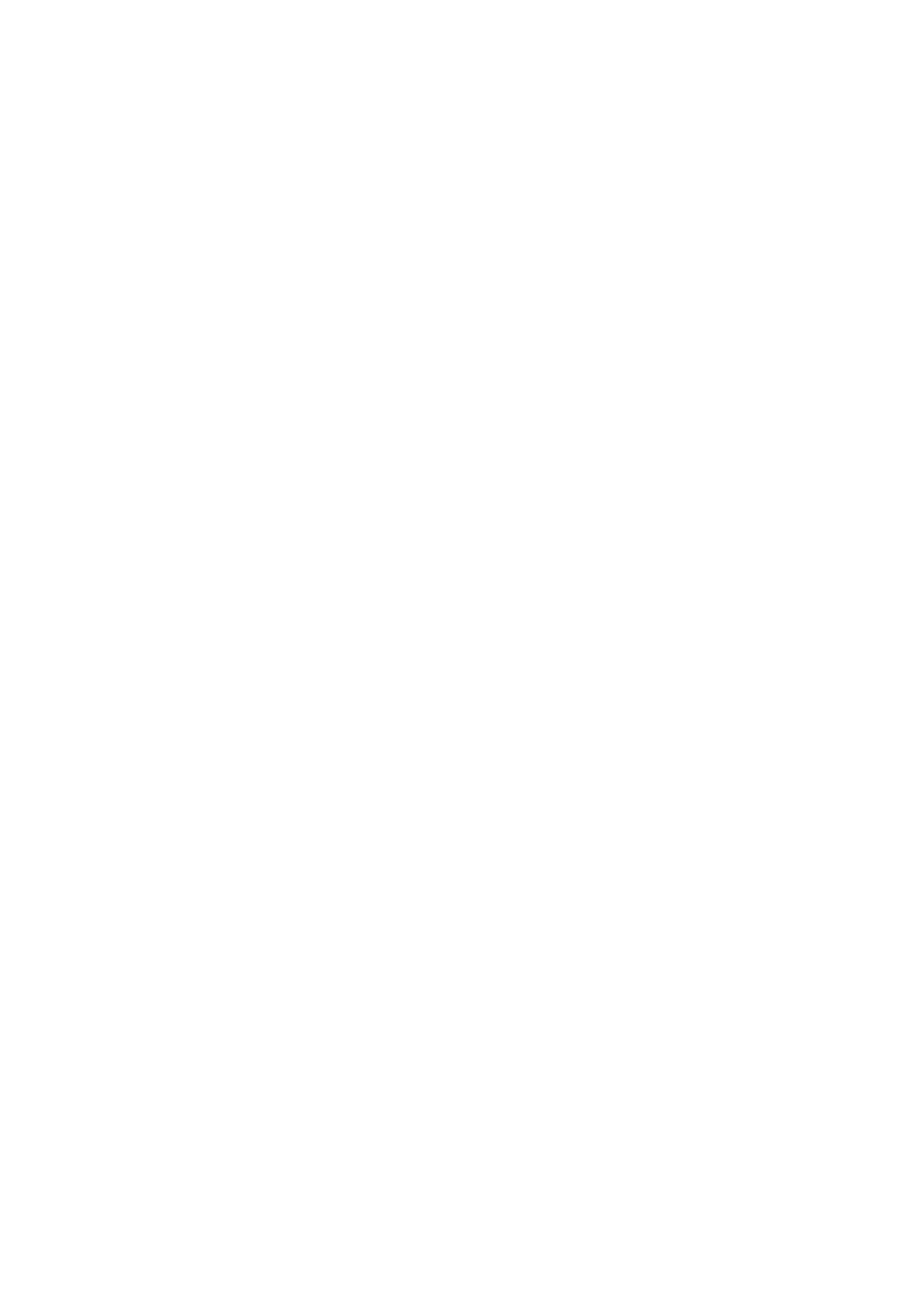

Dereham Town Council

## Report for Breckland Council's Overview and Scrutiny Committee

## **12th September 2013.**

͚The journey of Dereham Memorial Hall since we were awarded the £250,000 grant from Breckland Council including the short (1yr) and medium (3yr) term plans for the Memorial Hall'.

Author: Tony Needham. Town Clerk

*<i>"Perhaps the biggest contribution to improving the Breckland cultural offer would be to enhance the existing infrastructure intelligently, to enable a broader range of programmes to happen in decent quality surroundings. The effect ought to be to raise aspirations, build markets and improve the dynamic of the market*  towns.... The two key areas for development would seem to be Dereham and Thetford. The Dereham Memorial *Hall scheme has been soundly researched and is a clear response to articulated local need.... This looks to be an* excellent development, creating the right size of venue with a range of flexible spaces"

*Breckland Cultural Strategy 2006.* 

#### **1.0 Background.**

In order to understand the journey from 2010 it is first important to understand the journey before we got to 2010 in order to appreciate how far we have come.

- In 1946 the UDC and the people of Dereham were looking for a suitable memorial to commemorate those men and women in the Town who had lost their lives in the two World Wars. The purchase of the current building was seen as a fitting tribute and was purchased by the UDC and opened in 1949
- 1952 new front was created.
- 1956 new heating system and rear extension was put in.
- Various minor changes and refurbishments. No major changes since 1956.
- From the time the building was purchased in late 1940s, there has always been a shortage of money to carry out a major refurbishment.
- 1973 the Town Council purchased Fleece Meadow at the rear of the Memorial Hall to facilitate an extension to the Hall.
- The Town Council recognised that the hall was in need of major refurbishment and extension work in the 1980s. Various plans were considered but nothing came to fruition.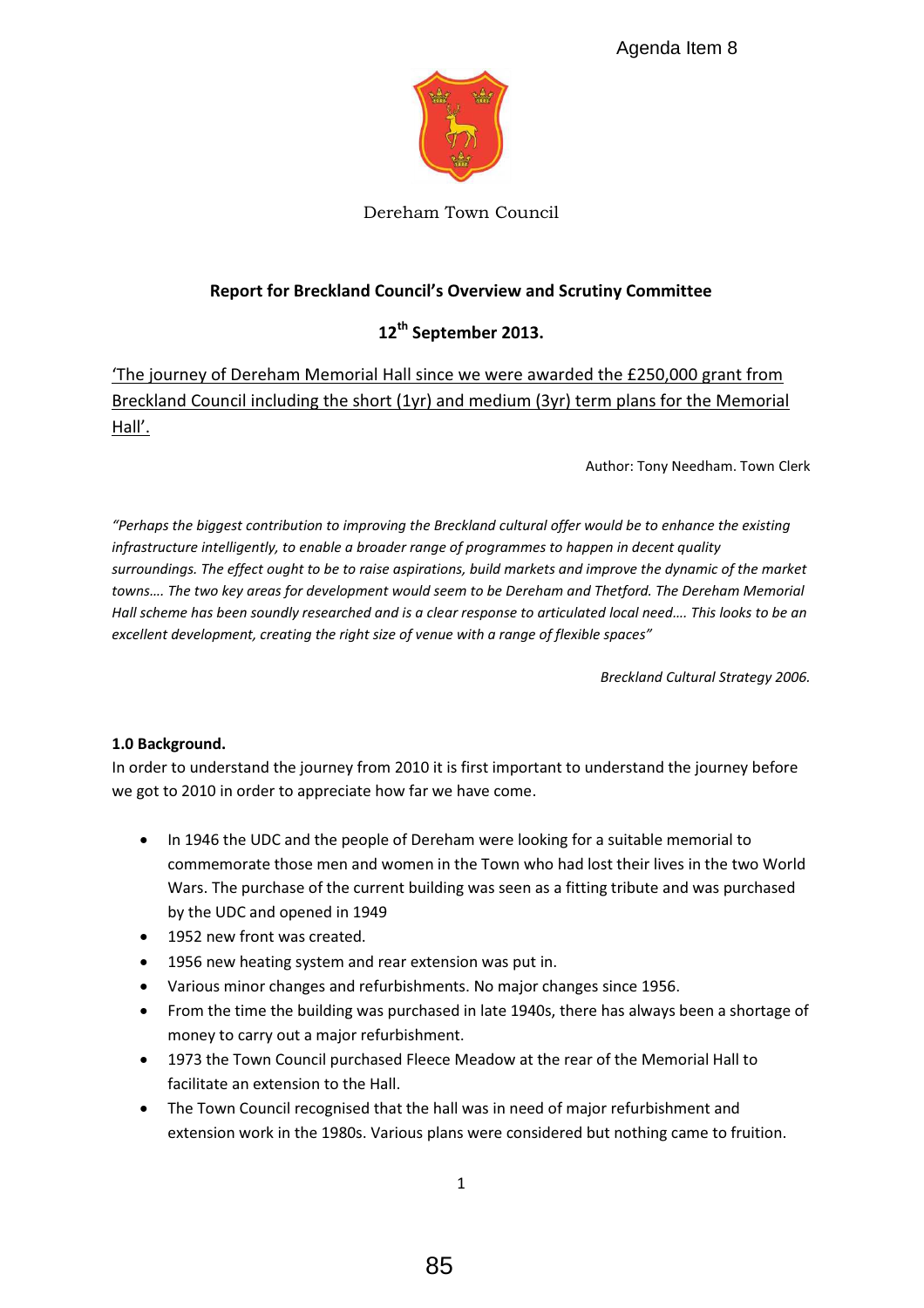#### **2.0 Project development from 2006 onwards.**

- 62 Norwich Street and 58 Norwich Street were purchased by the Town Council to give greater flexibility to the design option and acquire certain access rights.
- 2007 a new Council started to look at the problem afresh and recognised the urgency of the situation i.e. if action was not taken quickly the building would need to close.
- A realistic assessment was made of external funding options.
- The Town Council had built up a reserve towards some of the costs
- Option of taking out loan was investigated  $-$  limit of £500k per year was a problem but were able to negotiate an exception to this rule with the DCLG. A Public Works Load Board loan was the main source of funding for the project.
- Sale of part of Fleece Meadow sale fell through
- Breckland funding was essential for extending the functionality of the building.

#### **3.0 Construction works.**

- August 2010 work started on site.
- Various problems arose during the construction but the project contingency reserve was able to cover these issues.
- Project was delayed due to weather and additional works.
- Build was completed in December 2011 on budget.

#### **4.0 Progress since construction work has finished.**

It must always be remembered that the Memorial Hall is a community building used for many different events and community activities. It was however envisaged that more cultural events would take place in the Hall when it opened and this has been a focus for the past few years. When the business plan was put it was envisaged that the Town Council would promote events at the Hall when completed and it put funds aside for this purpose. It later came to light that due to the VAT Act 1994, sch 9, Group 13, it would not be possible for the Town Council to promote cultural shows at the Hall.

An alternative strategy to bring cultural events to the Hall is being pursued. Prior to the Hall opening, three professional organisations had been approached who showed interest in developing a partnership to produce a regular programme. These partnerships fell through because the organisations either wanted complete control of all activities or were too expensive. The Town Council also supported the Dereham Festival last year, and the Hall has hosted a wide range of live shows since it opened.

#### **5.0 Short term plan (1 year ) and medium term (3 year) plan**

Broadly speaking both the short and long term plans for the Memorial Hall are the same and that is to increase its usage, both for community events and cultural events - in a way which makes the venue financially sustainable.

Increasing cultural events is most complex and this will be dealt with first: Our strategy here is to make it easy for organisations and individuals to promote cultural events at the Hall; a £23,000 budget has been set aside for this strategy.

2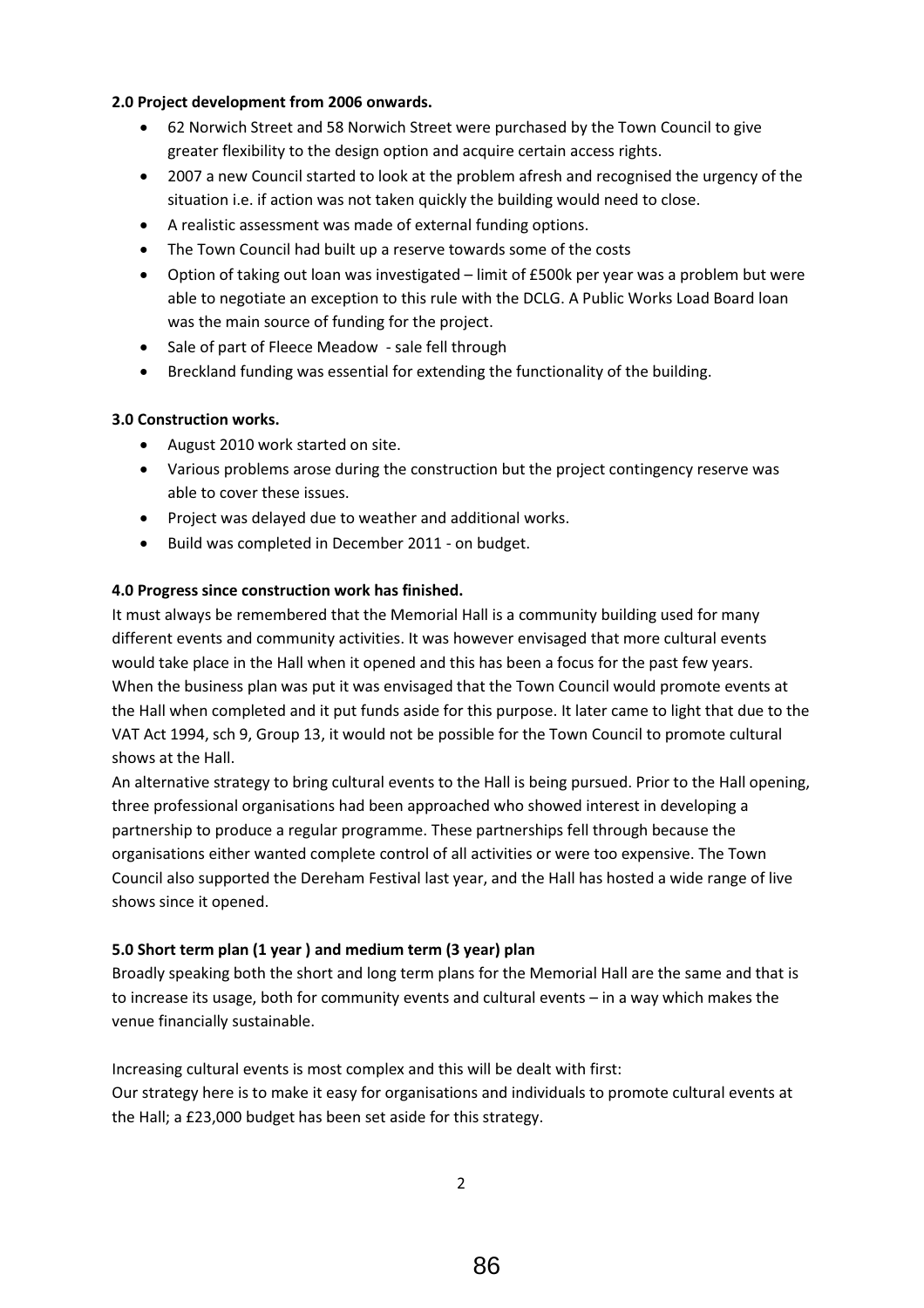The following is in place to deliver this strategy:

- Box office facilities
- Promotion though brochure and website
- Front of house provision
- Technical manager to advise on technical set up
- Offer box office split on hire fees
- Discount rates for not for profit organisations
- Providing basic technical equipment
- Additional support for events for young people

#### **6.0 How effective is the Plan?**

The Council reviews this strategy regularly and changes are made in the light of evidence. It should be remembered, however, that any modifications to the strategy will not yield results until 6-8 months after the change, and may not be seen in the data for 12 months.

As can be seen from the table below, the strategy seems to be working. On the whole the Hall is exceeding its anticipated usage at this point in time.

The area where the Council would particularly like to see improvement is events for young people, which is why the Town Council, at its last meeting, has agreed to look into additional measures to support activities for young people. There were 6 events for young people in Y2 against a target of 5 for Y2 and 6 for Y3.

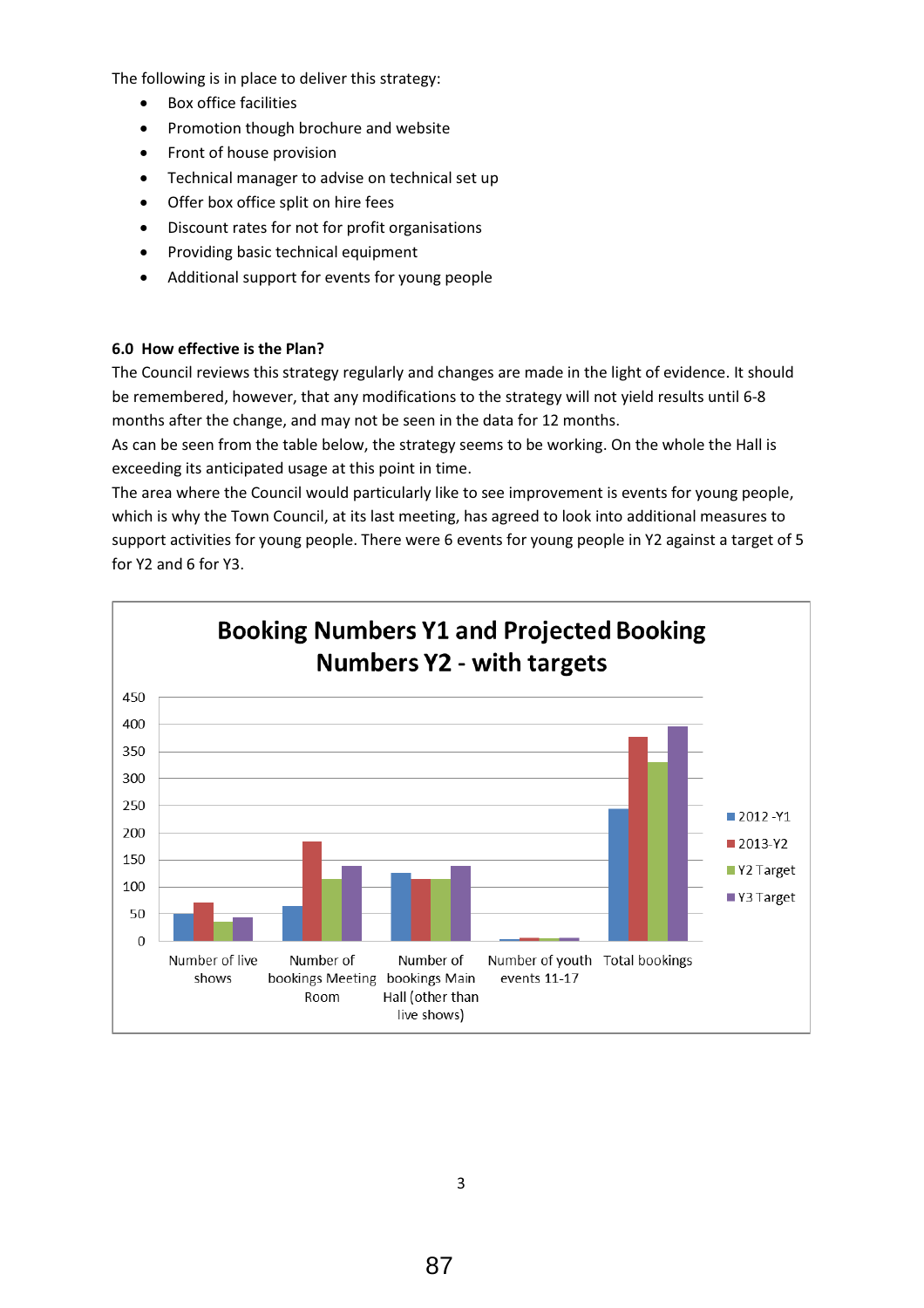

#### 6.1 Income**.**

The old Hall was expensive to run, had limited facilities and was inflexible in how the building could be used. These problems limited the ability of the Hall to generate sufficient income to make a surplus (excluding labour costs). In the first full financial year of operation since the refurbishment, the Hall has produced a surplus of just over £12,000. This surplus goes some way to cover the labour costs.

### 6.2 Community use and private functions.

The Hall is used for many community events such as regular Bingo, U3A, Blood Donor sessions, meditation classes, parties, weddings, conferences etc. The issues that need looking at, for this area, are simplifying the booking process and further promoting the facility.

#### 6.3 Bar area/ coffee shop.

- It was the intention to have the bar area let out on a daily basis. Letting this space is not straight forward because of how the building is used and any licensee would not have exclusive use of the space.
- A licensee moved into this space as soon as the Hall opened and occupied the space for nearly a year.
- Town Council has been working with a new licensee, who will be operating the coffee shop as a training project for adults with learning difficulties. This is due to open in mid-October.

#### 6.4 Unpredicted benefits

A benefit not predicted at the time of the application was the benefit to local charities. Many voluntary groups use the hall for fundraising events. It is estimated that in the last 12 months around £10,000 has been raised for local charities through events held at the Hall. These have included  $-$ NNAB, Dereham Cancer Care and East Anglian Air ambulance.